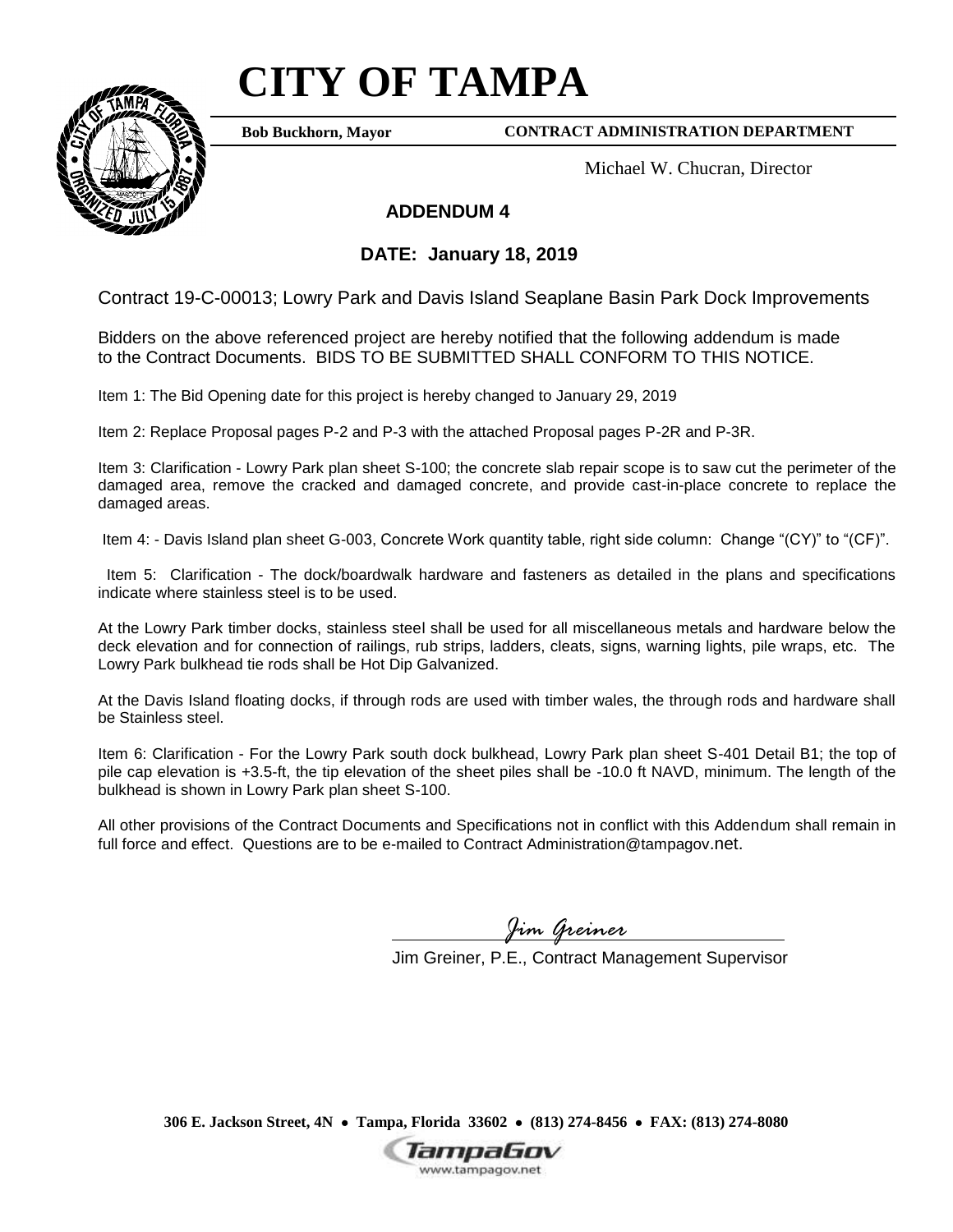| Contract<br>Item No.      | Estimated<br>Quantity | Description and<br>Price in Words                                                                                                                                                                                                                                                                                                                                                                                                                                                    | <b>Computed Total</b><br>Price for<br>Item in Figures |
|---------------------------|-----------------------|--------------------------------------------------------------------------------------------------------------------------------------------------------------------------------------------------------------------------------------------------------------------------------------------------------------------------------------------------------------------------------------------------------------------------------------------------------------------------------------|-------------------------------------------------------|
| <b>BASE BID</b>           | LS                    | The work comprises the furnishing of all<br>labor, equipment, and material for<br>the replacement of the docks<br>at Davis Islands Seaplane Basin<br>Park including dredging and demolition<br>of existing docks, landside sidewalks,<br>piles and installation of all new materials and<br>required signage, a \$35,000 allowance as<br>listed in SP - 60, and with all associated work<br>required for a complete project in accordance<br>with the Contract Documents.<br>dollars |                                                       |
|                           |                       |                                                                                                                                                                                                                                                                                                                                                                                                                                                                                      |                                                       |
|                           |                       | and cents                                                                                                                                                                                                                                                                                                                                                                                                                                                                            |                                                       |
|                           |                       | LS                                                                                                                                                                                                                                                                                                                                                                                                                                                                                   | \$                                                    |
| <b>ALTERNATE</b><br>No. 1 | LS                    | The work comprises the furnishing of all<br>labor, equipment, and material for<br>the replacement of the boardwalks<br>at Lowry Park including demolition of existing,<br>boardwalk, landside sidewalks, piles and<br>installation of all new materials and required<br>signage, a \$20,000 allowance as listed in<br>SP - 60, and with all associated work<br>required for a complete project in accordance<br>with the Contract Documents.                                         |                                                       |
|                           |                       | dollars<br><u> 1989 - Johann Barbara, martxa a</u>                                                                                                                                                                                                                                                                                                                                                                                                                                   |                                                       |
|                           |                       | cents<br>and the contract of the contract of the contract of the contract of the contract of the contract of the contract of the contract of the contract of the contract of the contract of the contract of the contract of the contra                                                                                                                                                                                                                                              |                                                       |
|                           |                       | <b>LS</b><br>\$                                                                                                                                                                                                                                                                                                                                                                                                                                                                      |                                                       |
|                           |                       |                                                                                                                                                                                                                                                                                                                                                                                                                                                                                      |                                                       |

\_\_\_\_\_\_\_\_\_\_\_\_\_\_\_\_\_\_\_\_\_\_\_\_\_\_\_\_\_\_\_\_\_\_\_\_\_\_\_\_\_\_\_\_\_\_\_\_\_\_\_\_\_\_\_\_\_\_\_\_\_\_\_\_\_\_\_\_\_\_\_\_\_\_\_\_\_\_\_\_\_\_\_\_\_\_\_\_\_\_\_\_\_\_